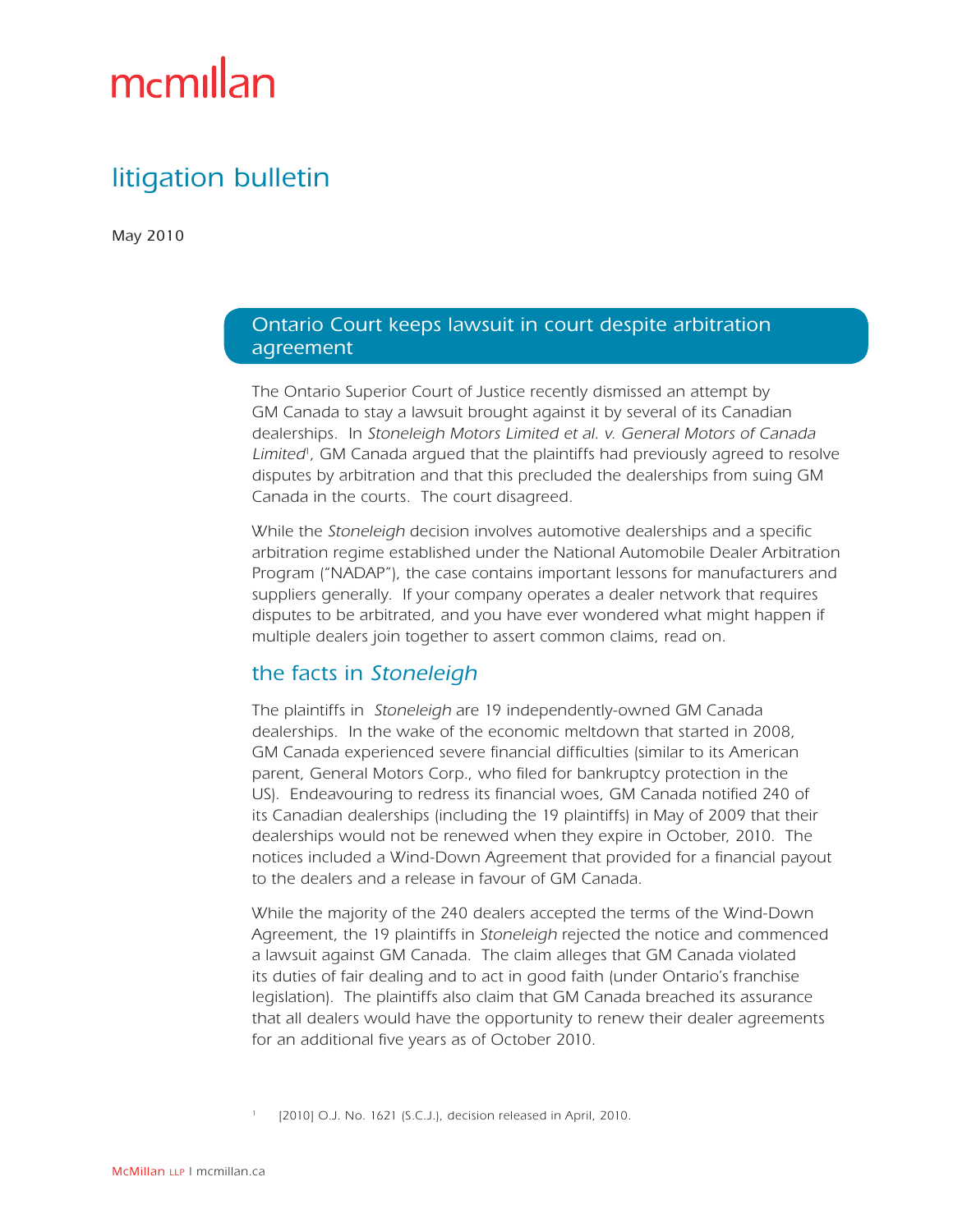GM Canada moved to stay the lawsuit on the basis that most of the plaintiffs had previously agreed to resolve disputes by way of arbitration. All but three of the 19 plaintiffs had signed NADAP implementation agreements requiring that disputes with GM Canada be arbitrated.

NADAP was created over a decade ago to provide a private mechanism for the resolution of certain types of disputes between auto manufacturers and dealers. Instead of going to court, the parties first try to mediate their disputes. If mediation is unsuccessful, the dispute is arbitrated. NADAP's Rules provide that arbitral hearings are conducted in private and that the parties have extremely limited recourse to the courts (to which resort may be had for disputes that are not eligible for arbitration).

GM Canada argued that the plaintiffs who had entered NADAP implementation agreements must resolve their disputes under NADAP and not in the courts. Alternatively, GM Canada argued that, even if the court permits the law suit to proceed, the claims should be severed and heard as 19 separate and individual actions.

### the Court held that multi-party claims are not "arbitrable" under **NADAP**

The first issue the court addressed on GM Canada's motion was whether the plaintiffs' claims are capable of being arbitrated under NADAP. The court construed the language of the NADAP Rules narrowly and held that the plaintiffs' claims fell outside its ambit. Accordingly, the court dismissed GM Canada's argument that the plaintiffs must arbitrate, rather than litigate, their dispute.

Among other things, the court found that the provision in NADAP that enumerates the specific types of disputes which are arbitrable is subordinate to another provision that excludes certain non-arbitral disputes. Rule 20(c) of NADAP expressly excludes "class, multi-party or representative claims against the Manufacturer" from arbitration under the scheme. The court accordingly held that NADAP is designed to handle individual disputes between one dealer and a manufacturer. When common claims arising from the same facts are asserted by multiple dealers against the same manufacturer, however, such disputes are not arbitrable under NADAP by virtue of Rule 20(c). Given its finding that the plaintiffs' claims are not arbitrable under NADAP, the court dismissed this part of GM Canada's motion and held that the claims may proceed by court action.

The court went on to reject GM Canada's alternative argument that the claims should be severed and resolved by way of 19 separate actions. The Court found that severing the claims would not result in efficient litigation and could lead to delay, duplication, and a multiplicity of proceedings. The court noted that while one action with 19 separate plaintiffs will be somewhat cumbersome, the alternative of 19 separate actions is "a significantly greater ill" that would not promote the administration of justice. The court observed that the plaintiffs lacked the financial resources, human capital and organizational structure to litigate individually, and would be materially disadvantaged if forced to do so.